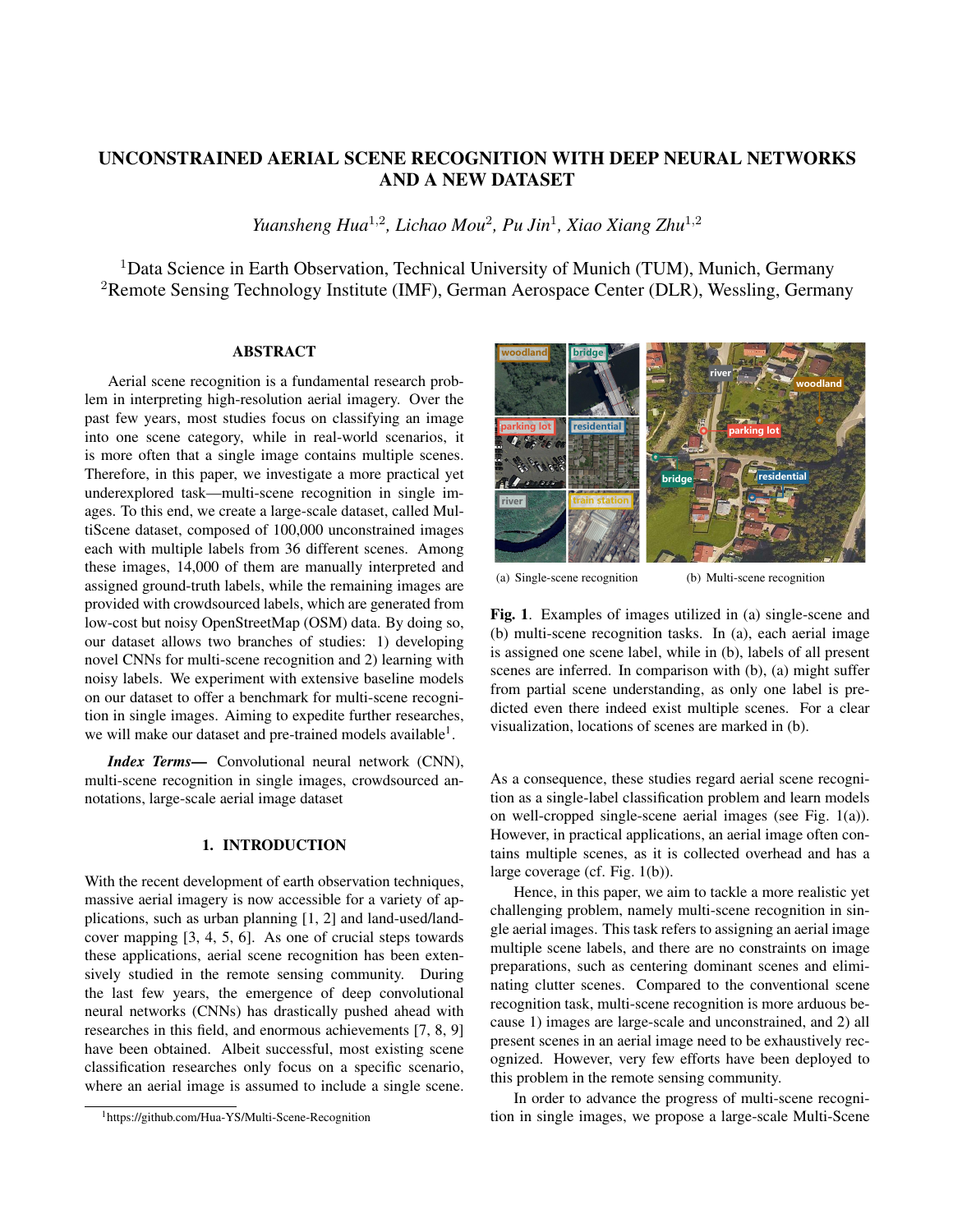| <b>Dataset</b>           | # images | # scenes | # labels per image | crowdsourced label | Year |
|--------------------------|----------|----------|--------------------|--------------------|------|
| $UC$ -Merced [10]        | 2.100    | 21       |                    | Not available      | 2010 |
| WHU20 [11]               | 5,000    | 20       |                    | Not available      | 2015 |
| <b>RSSCN7</b> [12]       | 2,800    |          |                    | Not available      | 2015 |
| AID [7]                  | 10,000   | 30       |                    | Not available      | 2017 |
| NWPU-RESISC45 [13]       | 31.500   | 45       |                    | Not available      | 2017 |
| <b>MultiScene</b> (Ours) | 100.000  | 36       | 1-13               | Available          | 2020 |

Table 1. Comparison with existing scene recognition datasets from various perspectives.

Recognition (MultiScene) dataset, where 100,000 aerial images are collected around the world and assigned with multiple scene labels. In the phase of data acquisition, we note that although massive high-resolution aerial images can be effortlessly obtained from remote sensing data platforms, such as Google Earth  $2$ , it is extremely time- and labor-consuming to yield their corresponding multiple scene labels. To tackle such annotation burden, in this paper, we resort to crowdsourced data, i.e., OpenStreetMap<sup>3</sup> (OSM), and it has been proven to be successful in generating image-level annotations [7, 8] and pixel-wise footprints [14] for training deep networks. However, we note that OSM data might suffer from two common defects, incompleteness and incorrectness, which could introduce severe noise into image labels. With this in mind, here we did not treat crowdsourced labels as ground truths like previous works [7, 8]. Instead, we manually inspect a portion of collected images and rectify their crowdsourced annotations to yield corresponding groundtruth labels. As a consequence, the MultiScene dataset provides two types of labels, *ground-truth* and *crowdsourced* annotations, and enables two branches of studies: 1) developing novel deep networks and training them on clear data (i.e., ground-truth data) for multi-scene recognition and 2) learning networks from massive noisy crowdsourced labels.

### 2. THE MULTISCENE DATASET FOR UNCONSTRAINED MULTI-SCENE RECOGNITION

We collect 100,000 high-resolution aerial images from Google Earth imagery, which cover six continents, i.e., Europe, Asia, North America, South America, Africa, and Oceania, and eleven countries, including Germany, France, Italy, England, Spain, Poland, Japan, the United States, Brazil, South Africa, and Australia. This can ensure large intra-class diversities of scenes, as their variant appearances resulted from cultural differences are covered. The spatial resolution of each image ranges from 0.3 m/pixel to 0.6 m/pixel, and the size is  $512 \times 512$  pixels. Since we will annotate all scenes in each image, there are no specific constraints on locations and areas of dominant/trival scenes in an image. In total, 36 scene categories are defined: apron, baseball field, basketball field,

beach, bridge, cemetery, commercial, farmland, woodland, golf course, greenhouse, helipad, lake/pond, oil field, orchard, parking lot, park, pier, port, quarry, railway, residential, river, roundabout, runway, soccer field, solar farm, sparse shrub, stadium, storage tanks, tennis court, train station, wastewater, plant, wind turbine, works, and sea.

To yield crowdsourced annotations, we first localize each image in OSM with coordinates of its four corners. Afterwards, we parse properties of scenes present in the corresponding region and distill multiple scene labels accordingly. In this way, crowdsourced annotations of all aerial images can be automatically yielded at a very low cost compared to conventional manual annotation. However, these cheap annotations might suffer from noise as aforementioned in Section 1, and the performance of networks directly trained on them could be degraded. Therefore, we manually inspect 14,000 images from all six continents and rectify their multiple scene labels, yielding a subset of cleanly labeled images, MultiScene-Clean. In the MultiScene-Clean dataset, multiple ground-truth scene-level labels are available for each highresolution aerial image. The number of samples associated with each scene is present in Fig. 2. Moreover, we compare our dataset with commonly used scene recognition datasets in Table 1. It can be seen that our dataset is featured by manifold labels per image and available crowdsourced annotations.

- Unlike conventional aerial scene recognition where all images are well-cropped and each of them contains only one scene-level label, in this paper, we explore a more practical task—multi-scene recognition in single images.
- We propose a large-scale dataset, namely MultiScene, consisting of 100,000 unconstrained multi-scene aerial images, and each is assigned OSM labels. We visually inspect 14,000 images and correct their labels, yielding a subset of cleanly-labeled images.
- The proposed dataset provides not only ground truth data but also crowdsourced labels, which enables researches in learning from enormous noisy labels for our task.

<sup>2</sup>https://earth.google.com/web/

<sup>3</sup>https://www.openstreetmap.org/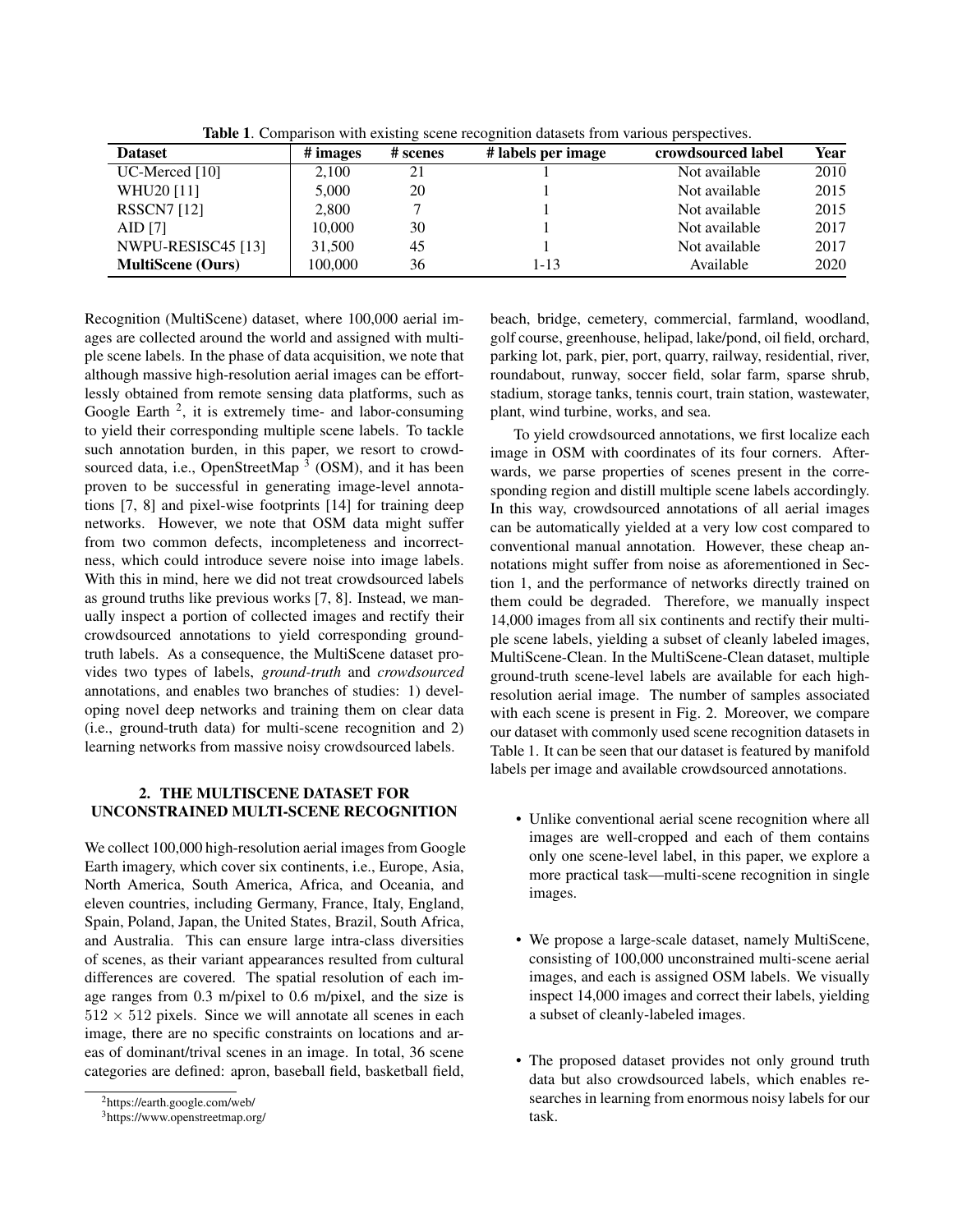

Fig. 2. Sample distributions of all scene categories in the MultiScene dataset. Each blue bar indicates the number of images assigned only OSM labels with respect to each scene category, and red bars represent numbers of images with both OSM and ground-truth (GT) labels.

#### 3. EXPERIMENTS

#### 3.1. Experimental Setup

Data. In this work, we intend to answer two questions: 1) How current classification models perform in unconstrained multi-scene recognition? 2) Can crowdsourced annotations help with this task? To address the first question, we validate the performance of existing models on the MultiScene-Clean dataset and leverage only clean labels. In the training phase, 7,000 images are utilized for training and validation, while others are chosen to build a test set. As to the second question, we keep the test set as the same as that in the first configuration and train deep neural networks on the remaining 93,000 images with only crowdsourced annotations.

Evaluation metric. For a comprehensive evaluation, the performance of baseline models are measured from the perspectives of the class and example<sup>4</sup>. As to class-based metrics, we calculate the class-based precision (CP), recall (CR), and  $F_1$  score of each scene class is computed as follows:

$$
CP = \frac{TP_c}{TP_c + FP_c}, CR = \frac{TP_c}{TP_c + FN_c},
$$
  
\n
$$
CF_1 = 2\frac{CP \cdot CR}{CP + CR},
$$
\n(1)

where  $TP_c$ ,  $FP_c$ , and  $FN_c$  represent numbers of true positives, false positives, and false negatives with respect to each scene class c, respectively. By averaging CP, CR and  $CF_1$  of all scene categories, the mean CP, CR, and  $CF_1$  can be obtained and abbreviated as mCP, mCR, mCF<sub>1</sub>. Similarly, the mean example-based precision (mEP), recall (mER), and  $F_1$  score  $(mEF<sub>1</sub>)$  are computed by taking average of EP, ER, and EF<sub>1</sub>,

which are calculated with the following equations:

$$
EP = \frac{TP_e}{TP_e + FP_e}, ER = \frac{TP_e}{TP_e + FN_e},
$$
  
\n
$$
EF_1 = 2\frac{EP \cdot ER}{EP + ER},
$$
\n(2)

where  $TP_e$ ,  $FP_e$ , and  $FN_e$  denote numbers of true positives, false positives and false negatives in an example. Moreover, we measure the performance of all baselines from an overall perspective with the overall precision (OP), recall (OR), and  $F_1$  score (OF<sub>1</sub>). These metrics are calculated as:

$$
OP = \frac{TP}{TP + FP}, OR = \frac{TP}{TP + FN},
$$
  
\n
$$
OF_1 = 2\frac{OP \cdot OR}{OP + OR},
$$
\n(3)

where TP, FP, and FN are counted based on the prediction of each scene in each example. Therefore, here we mainly consider  $OF_1$  as it can holistically evaluate the performance of each model under the circumstance of imbalanced distribution across different classes.

#### 3.2. Baseline results

To validate the performance of existing classification networks in unconstrained multi-scene recognition, we conduct experiments on the MultiScene-Clean dataset and report quantitative results in Tabel 2. It can be seen that LR-ResNet-50 achieves the best mCF<sub>1</sub> (59.7%), mEF<sub>1</sub> (69.7%), and  $OF<sub>1</sub>$  (70.6%), which demonstrate its high performance in multi-scene recognition from class-based, example-based, and overall perspectives. Besides, we also report numerical results of baselines trained on crowdsourced annotations in Table 3. It can be seen that DesNet-121 gains the highest

<sup>4</sup>An example indicates an image with multiple scene labels.